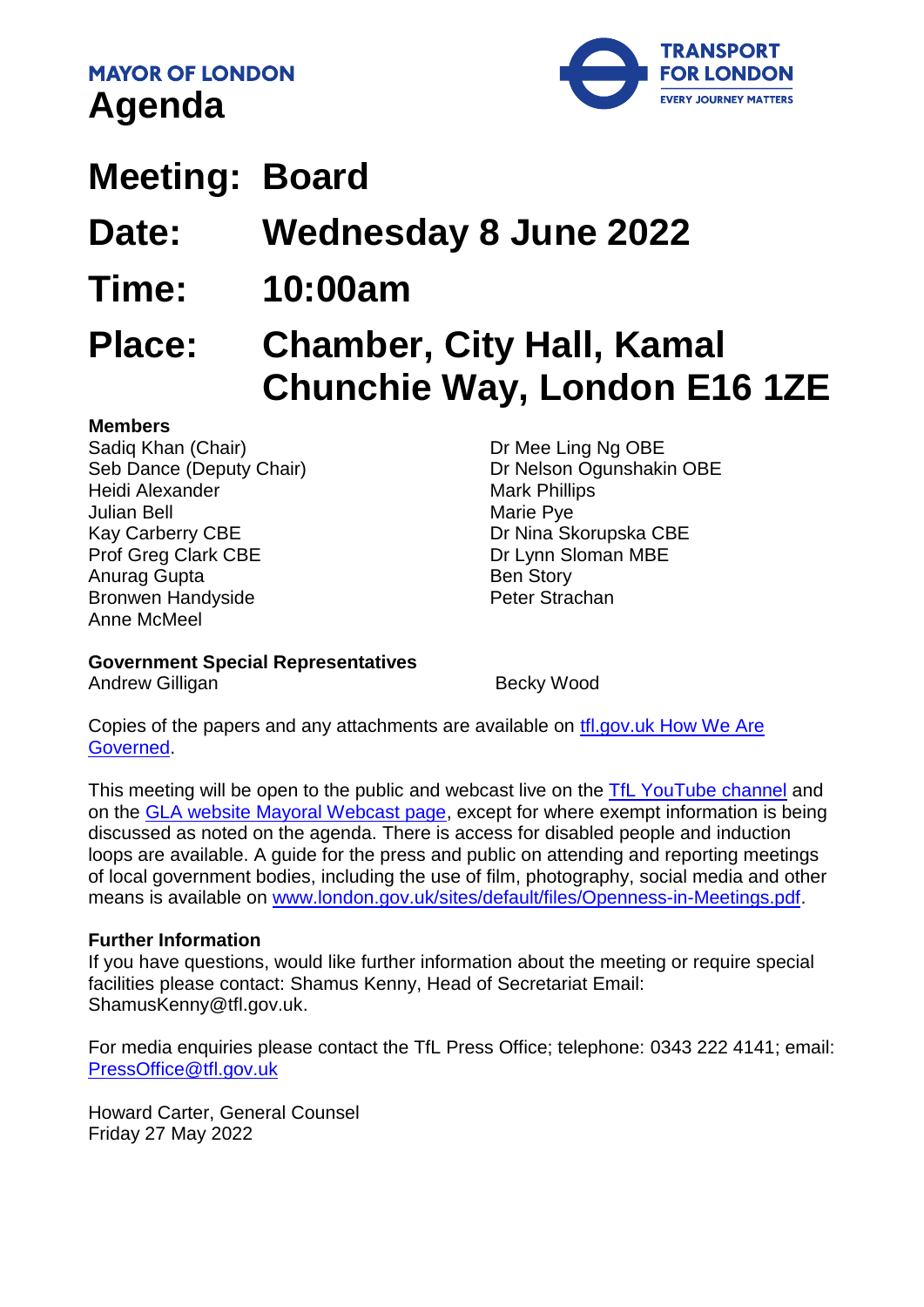**Agenda Board Wednesday 8 June 2022**

#### **1 Apologies for Absence and Chair's Announcements**

#### **2 Declarations of Interests**

General Counsel

**Members are reminded that any interests in a matter under discussion must be declared at the start of the meeting, or at the commencement of the item of business.** 

**Members must not take part in any discussion or decision on such a matter and, depending on the nature of the interest, may be asked to leave the room during the discussion.**

**3 Minutes of the Meeting of the Board held on 23 March 2022** (Pages 1 - 16)

General Counsel

**The Board is asked to approve the minutes of the meeting of the Board held on 23 March 2022 and authorise the Chair to sign them.**

**4 Matters Arising, Actions List and Use of Delegated Authority** (Pages 17 - 22)

General Counsel

**The Board is asked to note the updated actions list and the use of authority delegated by the Board.**

**5 Commissioner's Report** (Pages 23 - 46)

Commissioner

**The Board is asked to note the Commissioner's Report, which provides an overview of major issues and developments since the report to the previous meeting and updates Members on significant projects and initiatives.**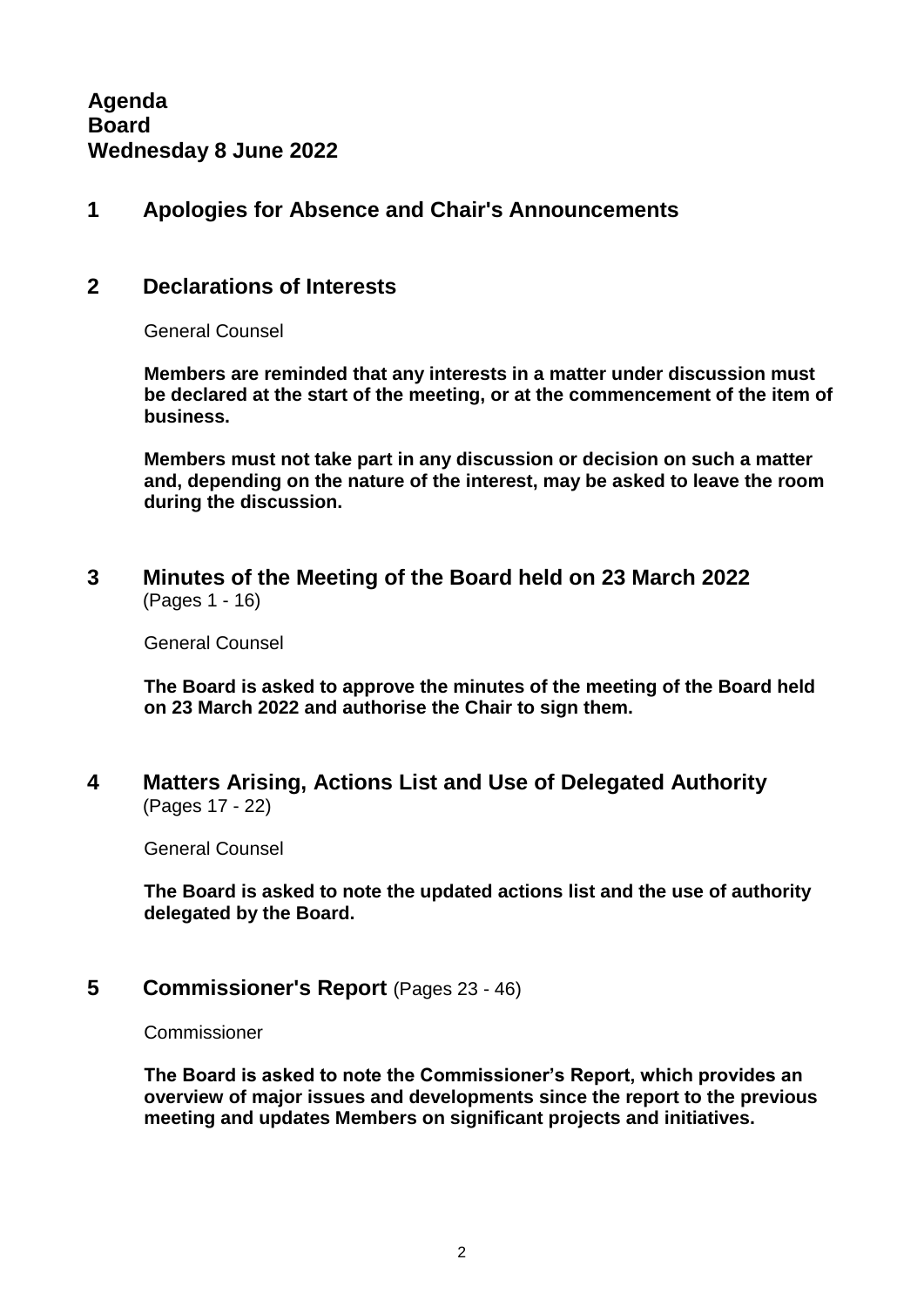**6 Elizabeth Line Operations and Further Opening Stages** (Pages 47 - 48)

Commissioner

**The Board is asked to note the paper.**

**7 Finance Report** (Pages 49 - 66)

Chief Finance Officer

**The Board is asked to note the Finance Report.**

**8 Delivering the Mayor's Transport Strategy 2021/22 Annual Update** (Pages 67 - 140)

Chief Customer and Strategy Officer

**The Board is asked to note the paper.**

**9 Collective Executive Decision Making** (Pages 141 - 144)

General Counsel

**The Board is asked to approve changes to Standing Orders arising from the revised management structure to enable Chief Officers to make certain decisions collectively.**

**10 Board Effectiveness Review 2022** (Pages 145 - 148)

General Counsel

**The Board is asked to approve the scope for the externally led Board Effectiveness Review 2022.**

**11 Report of the meetings of the Elizabeth Line Committee held on 24 March and 25 May 2022** (Pages 149 - 152)

Committee Chair, Heidi Alexander

**The Board is asked to note the report.**